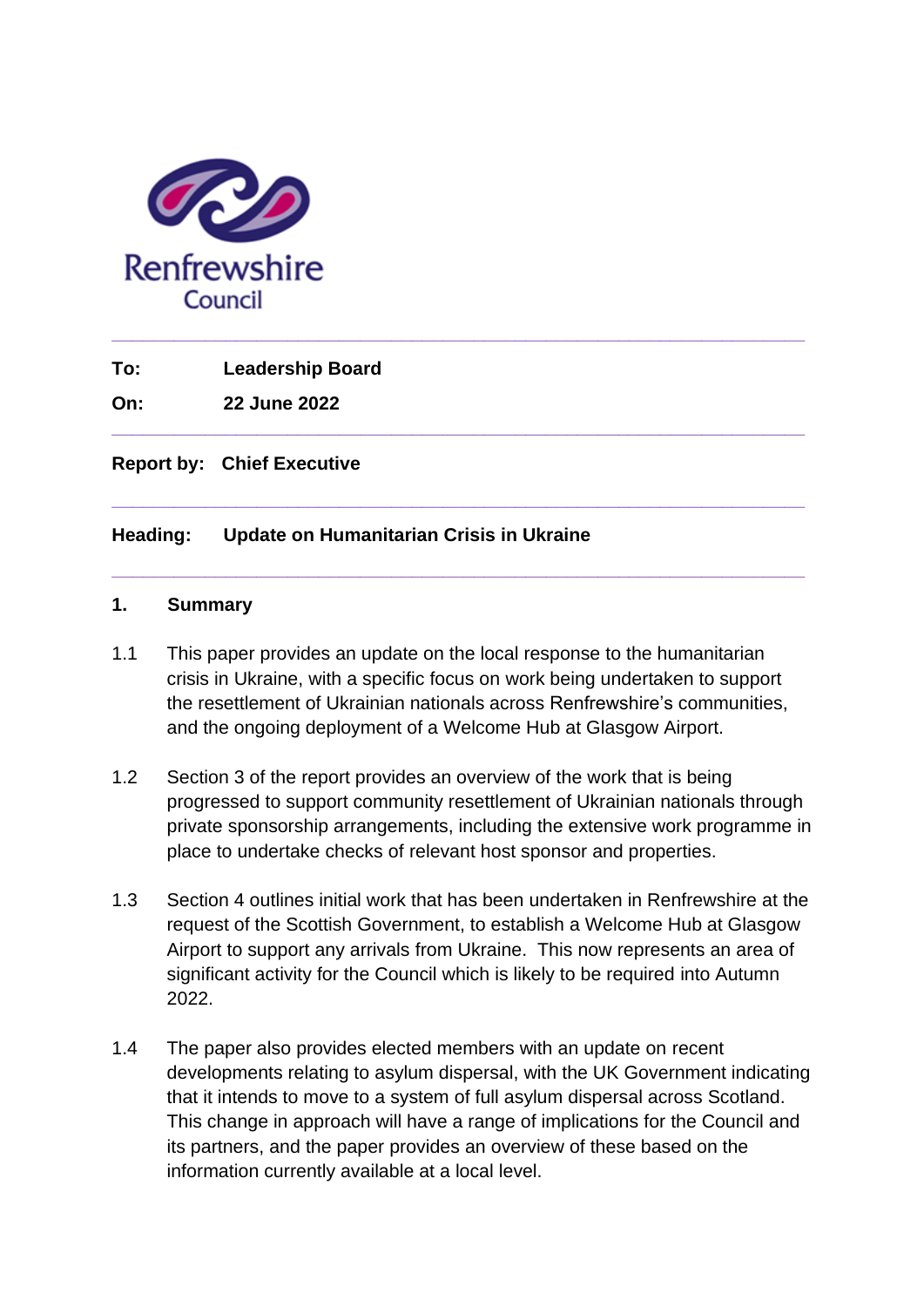1.5 As previously reported to Leadership Board, there are well developed partnership arrangements in place in Renfrewshire to support community resettlement of refugees. These arrangements combined with the experience of council teams, continue to provide a solid foundation upon which to support Ukrainian people coming to Renfrewshire through the various mechanisms.

**\_\_\_\_\_\_\_\_\_\_\_\_\_\_\_\_\_\_\_\_\_\_\_\_\_\_\_\_\_\_\_\_\_\_\_\_\_\_\_\_\_\_\_\_\_\_\_\_\_\_\_\_\_\_\_\_\_\_\_\_\_\_\_\_\_\_\_** 

# **2. Recommendations**

- 2.1 It is recommended that members of the Leadership Board:
	- Note the contents of this report;
	- Note the establishment of the Welcome Hub at Glasgow Airport
	- Approve the extension of delegated authority to the Chief Executive as detailed in paragraphs 6.1 and 6.2 and;
	- Note the proposed changes by the UK Government in respect of a national dispersal programme for asylum dispersal and the associated implications within the local authority area.

**\_\_\_\_\_\_\_\_\_\_\_\_\_\_\_\_\_\_\_\_\_\_\_\_\_\_\_\_\_\_\_\_\_\_\_\_\_\_\_\_\_\_\_\_\_\_\_\_\_\_\_\_\_\_\_\_\_\_\_\_\_\_\_\_\_\_\_** 

# **3. Background**

- 3.1 It is now estimated that over 15m people have been displaced from their homes and country as a result of the war in Ukraine. As elected members will be aware, there has been significant damage to infrastructure across areas within Ukraine, and this combined with the ongoing dangers of the conflict itself, has lead to significant numbers of Ukrainian nationals fleeing the country to seek refuge.
- 3.2 The UK Government have established a number of schemes by which Ukrainian people can come to the UK to seek support:
	- The Ukraine Family Scheme allows family members of British nationals, UK settled persons and certain others to come to or stay in the UK.
	- The Ukraine Sponsorship Scheme allows Ukrainian nationals and their family members to come to the UK if they have a named sponsor under the Homes for Ukraine Scheme. This is largely an independent process whereby Ukrainian nationals have linked themselves to host sponsors through a variety of mechanisms.
- 3.3 The Scottish Government is a named sponsor under the Home for Ukraine Scheme, under what is commonly referred to as the "Super Sponsor" arrangement.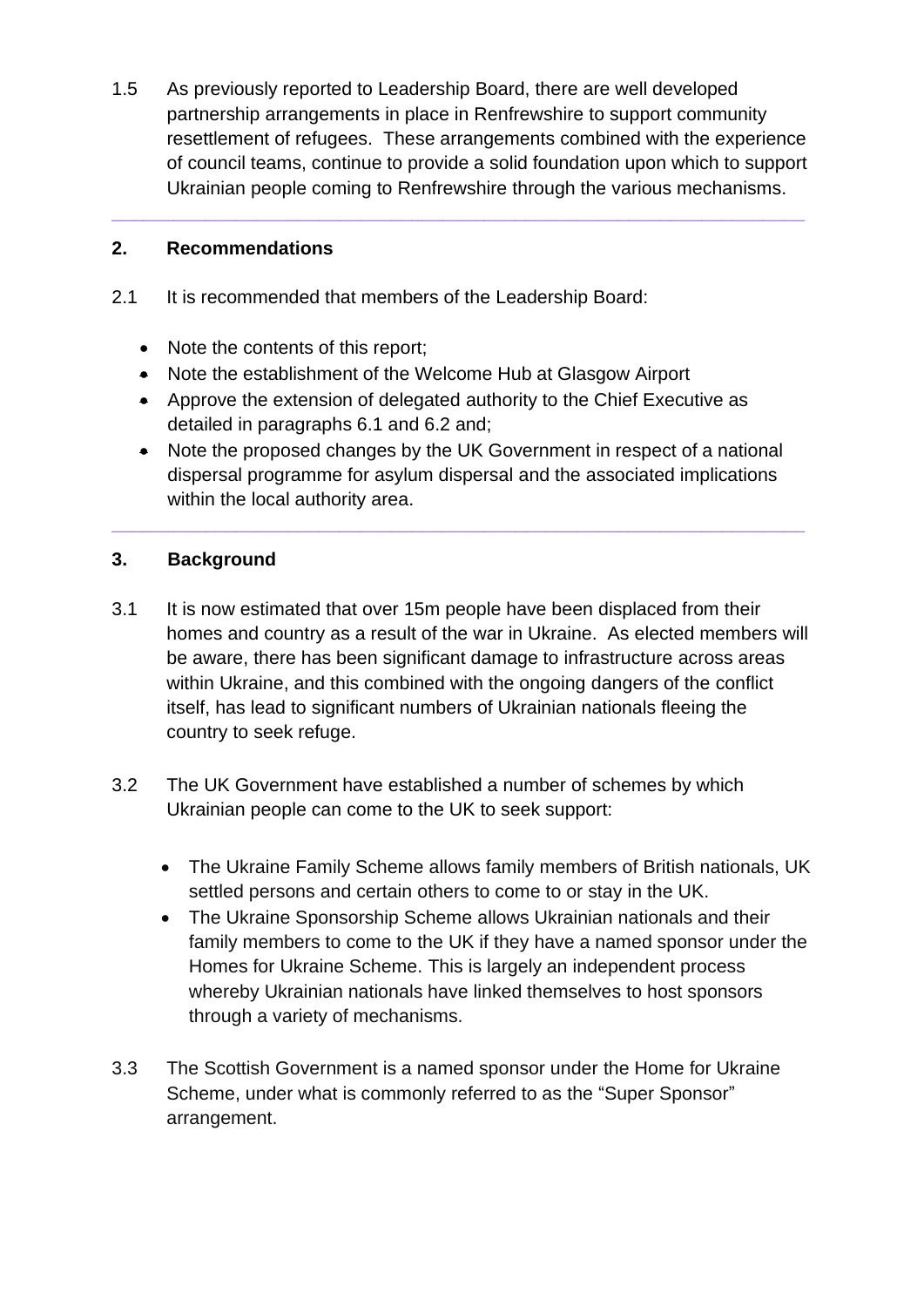This means that Ukrainian people can apply to come to Scotland without a sponsor being in place beforehand, and that the Scottish Government will work with local authorities to provide temporary accommodation and support on arrival, and then longer term resettlement.

- 3.4 Under these specific arrangements, Ukrainian nationals and their families receive a visa to live in the UK for a period of up to 3 years, with the ability to work, and to access support such as benefits, housing, health and education.
- 3.5 Sponsors are asked to provide accommodation for a minimum of 6 months, and the UK Government will offer a thank you payment of £350 per month for the first 12 months period of this agreement. Local authorities across the UK will receive funding of £10,500 for each individual that settles within their area through this scheme. The UK Government requires that local authorities undertake accommodation and safeguarding checks in relation to the sponsor and the accommodation, and facilitate the £350 payment as required.
- 3.6 A link to relevant guidance is available here:-

[Super Sponsor Scheme and Homes for Ukraine: guidance for local authorities -](https://www.gov.scot/publications/super-sponsor-scheme-and-homes-for-ukraine-guidance-for-local-authorities/) gov.scot [\(www.gov.scot\)](https://www.gov.scot/publications/super-sponsor-scheme-and-homes-for-ukraine-guidance-for-local-authorities/)

### **Accommodation and safeguarding checks for sponsors**

- 3.7 As outlined in 3.5 above, local authorities are required to undertake relevant checks in relation to all private sponsor arrangements as part of the Home for Ukraine scheme. In practice this means undertaking agreed accommodation checks and co-ordinating Disclosure Scotland applications in relation to all adults living within a sponsor property.
- 3.8 As elected members will be aware, thousands of people across Scotland registered their expression of interest to host Ukrainian people through the Homes for Ukraine scheme. In practice a significant number of these expressions of interest have not been progressed, as many potential sponsors have been unsure about how to approach the matching process to a Ukrainian individual or family. Scottish Government have made initial contact with those registering expressions of interest, and have passed the contact details to relevant local authorities for them to establish whether sponsor accommodation can be matched nationally to support Ukrainians arriving through the Super Sponsor scheme. Officers from across the Council have progressed all expressions of interest within the Renfrewshire area. Accommodation and Disclosure Scotland checks are being progressed for any sponsor that wishes to offer host accommodation as part of the Super Sponsor Scheme.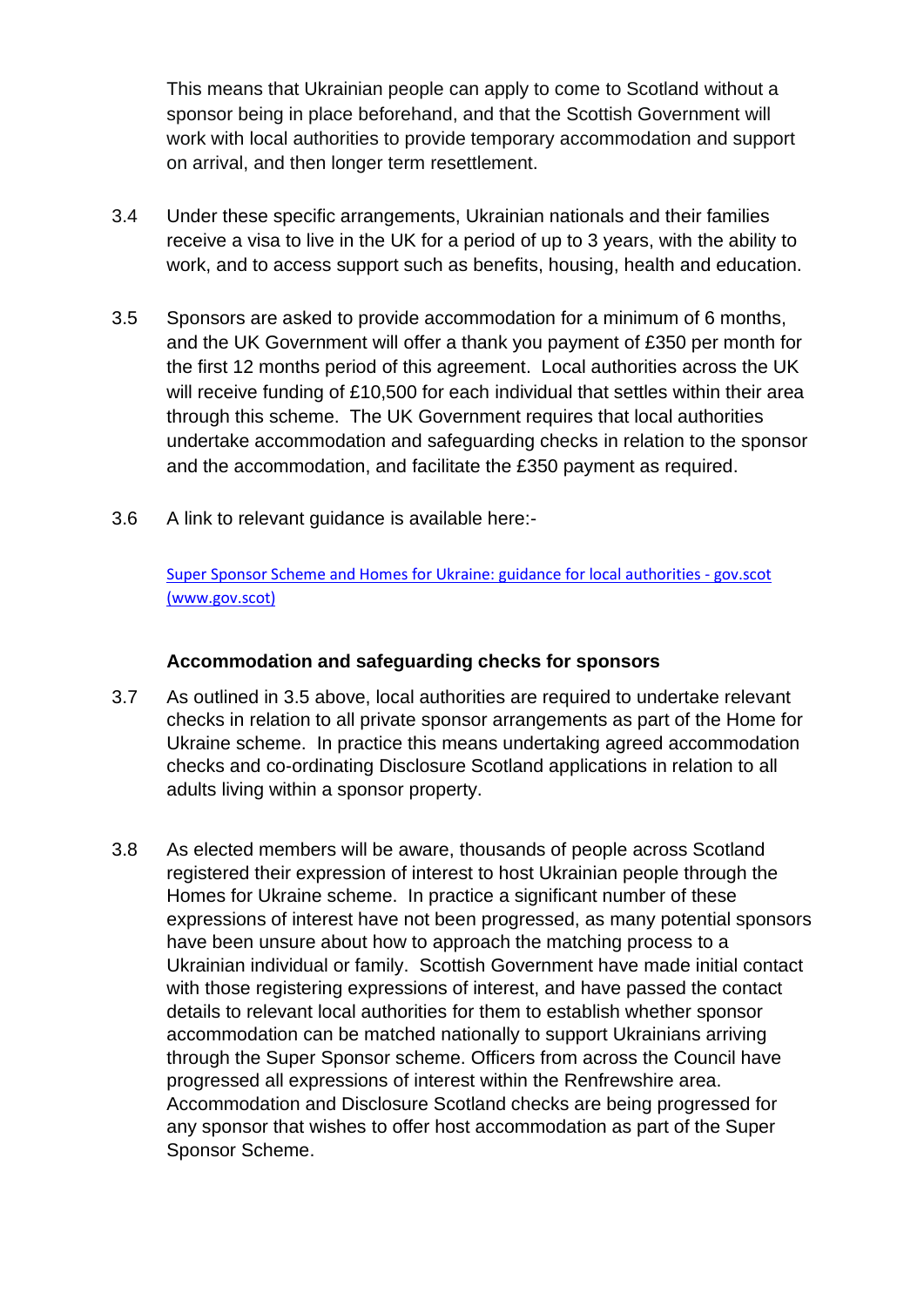This is a significant process with over 200 properties across the Homes for Ukraine and Super Sponsorship scheme being reviewed in Renfrewshire.

# **Community integration**

3.9 Officers from the refugee resettlement team continue to make contact with all known local arrivals of Ukrainian individuals and families and sponsors in the community. The team provide welcome backs and offer support to do things like register for a GP, apply for benefits, and to link to wider services such as employability. They are also working to establish links with community groups and organisations that can provide support and integration opportunities at a local level.

**\_\_\_\_\_\_\_\_\_\_\_\_\_\_\_\_\_\_\_\_\_\_\_\_\_\_\_\_\_\_\_\_\_\_\_\_\_\_\_\_\_\_\_\_\_\_\_\_\_\_\_\_\_\_\_\_\_\_\_\_\_\_\_\_\_\_\_** 

# **4 Establishment of Welcome Hubs**

- 4.1 As reported to Leadership Board in April 2022, Renfrewshire Council was asked to establish a Welcome Hub at Glasgow Airport to support Ukrainian arrivals to Scotland through this entry point. The purpose of these hubs is to ensure that any Ukrainian individual or family is able to be signposted to relevant information and support if this is required. The initial welcome at the airport is delivered in close partnership with the Scottish Refugee Council. Once arrivals have passed through the initial welcome area staff from the council and partner organisations are providing additional support to those in need.
- 4.2 For people arriving under the super-sponsor arrangement, the Welcome Hub provides temporary accommodation and support, and an initial assessment of need and requirements will be made and passed to the COSLA Migration team to allow matching of the family or individual to offers of accommodation within local authority areas across Scotland.
- 4.3 This has been a significant undertaking for the organisation, and in addition to the steady stream of arrivals at Glasgow Airport itself, the Glasgow Airport hub has also provided additional overflow temporary accommodation to Ukrainian nationals arriving through Edinburgh City. This support was requested by Scottish Government in response to the high volume of arrivals being received through Edinburgh, which has in effect become a national hub for arrivals into Scotland.
- 4.4 Scottish Government have indicated that costs incurred by local authorities hosting welcome hubs will be met, and agreement on the detail of this financial arrangement is currently being progressed by officers through COSLA.
- 4.5 As the pace of community resettlement increases in Renfrewshire, there will be likely be significant additional demand to be managed in terms of facilitating integration, with an ongoing need to support Ukrainian arrivals, hosts and to manage any breakdown in support arrangements. The Welcome Hub therefore presents a very significant additional resourcing requirement over the medium term in Renfrewshire, over and above community integration.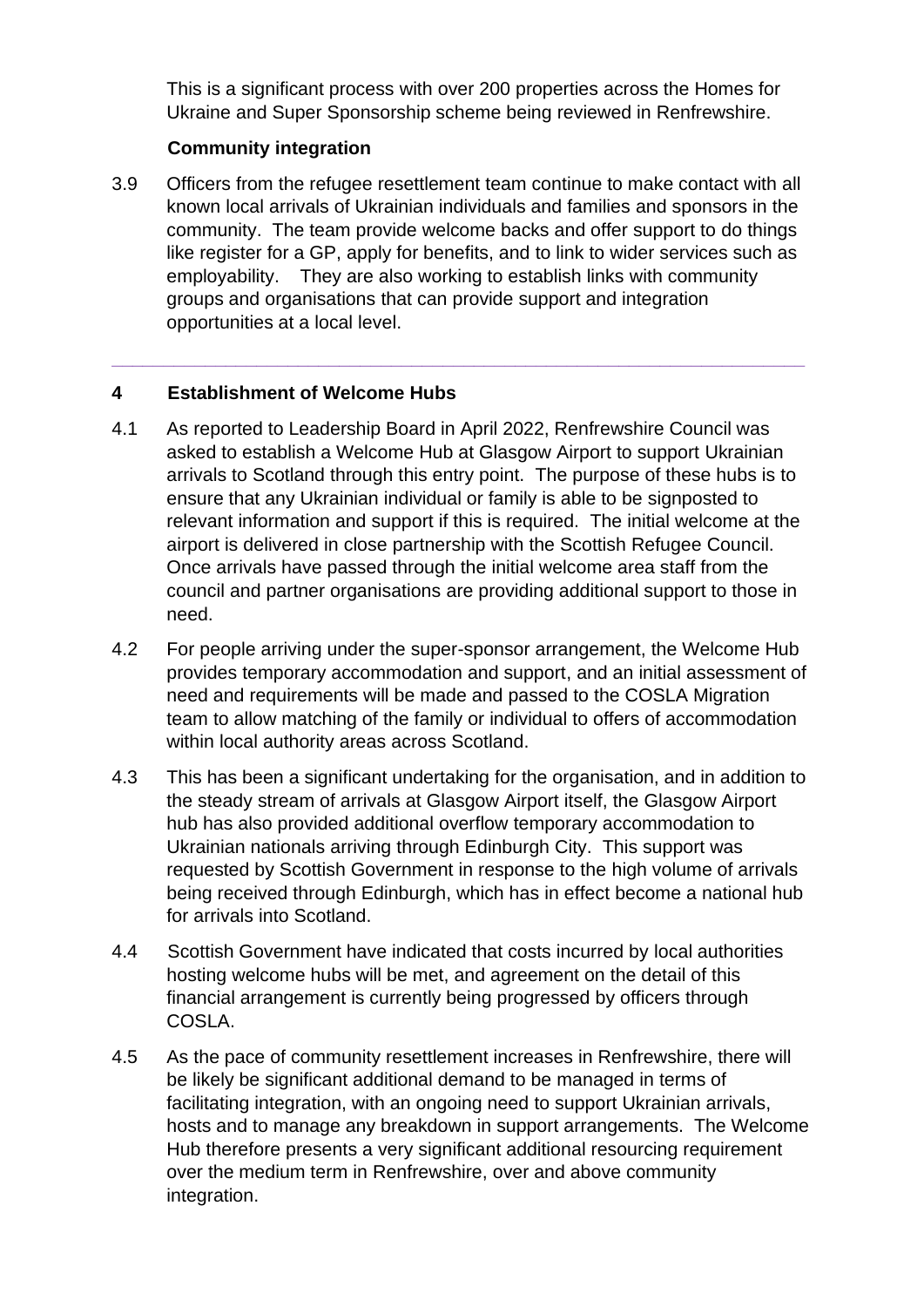### **5. Asylum dispersal**

5.1 In April 2022 the UK Government notified all UK local authorities of their intention to expand asylum dispersal arrangements. For a number of years, Glasgow City Council has been the only Scottish local authority designated as a dispersal area. Due to increasing numbers of asylum seekers being housed in temporary accommodation (including hotels), all local authorities are now expected to participate in dispersal. An informal consultation will be launched in May 2022 to capture the views of local authorities as to how such a model will work and how to take account of the impact on councils.

**\_\_\_\_\_\_\_\_\_\_\_\_\_\_\_\_\_\_\_\_\_\_\_\_\_\_\_\_\_\_\_\_\_\_\_\_\_\_\_\_\_\_\_\_\_\_\_\_\_\_\_\_\_\_\_\_\_\_\_\_\_\_\_\_\_\_\_** 

- 5.2 The contract for asylum dispersal in Scotland is currently operated by Mears and officers have attended meetings with COSLA, UK Government, Glasgow City Council and Mears to discuss the national proposals further. Information has recently been received through these discussions that asylum dispersal will begin to take place in areas including Renfrewshire, from June 2022. Officers continue to engage with representatives from the Home Office, Mears, the HSCP, Police Scotland and third sector partners to respond to these developments and to any need and support requirements as these arise.
- 5.3 The UK Government has indicated that funding will be made available to support the widening of the asylum dispersal on a short term basis only. The asylum dispersal scheme is very different from resettlement schemes which the Council has participated in previously, and this is a very complex area of activity which services and partners will have to operate within to support vulnerable people as appropriate.

**\_\_\_\_\_\_\_\_\_\_\_\_\_\_\_\_\_\_\_\_\_\_\_\_\_\_\_\_\_\_\_\_\_\_\_\_\_\_\_\_\_\_\_\_\_\_\_\_\_\_\_\_\_\_\_\_\_\_\_\_\_\_\_\_\_\_\_** 

#### **6 Next steps**

- 6.1 Given the level of uncertainty that currently exists in terms of the arrival of Ukrainian arrivals, and the requirement of the local authority to respond at pace to any requests for support, it is recommended that the Chief Executive continues to be authorised to put in place such arrangements and resources as may be required to support both the operation of the Welcome Hub and the resettlement and support of refugees from Ukraine within Renfrewshire. This was previously agreed by Leadership Board in April 2022, but it is recommended that this continues over the Summer recess period.
- 6.2 Further that given the notification from the Home Office of the intention to extend the Asylum dispersal programme to areas beyond Glasgow City including Renfrewshire, that the Chief Executive is authorised to put in place the necessary arrangements to ensure a coordinated partnership response to any implications that may arise from the asylum dispersal programme.